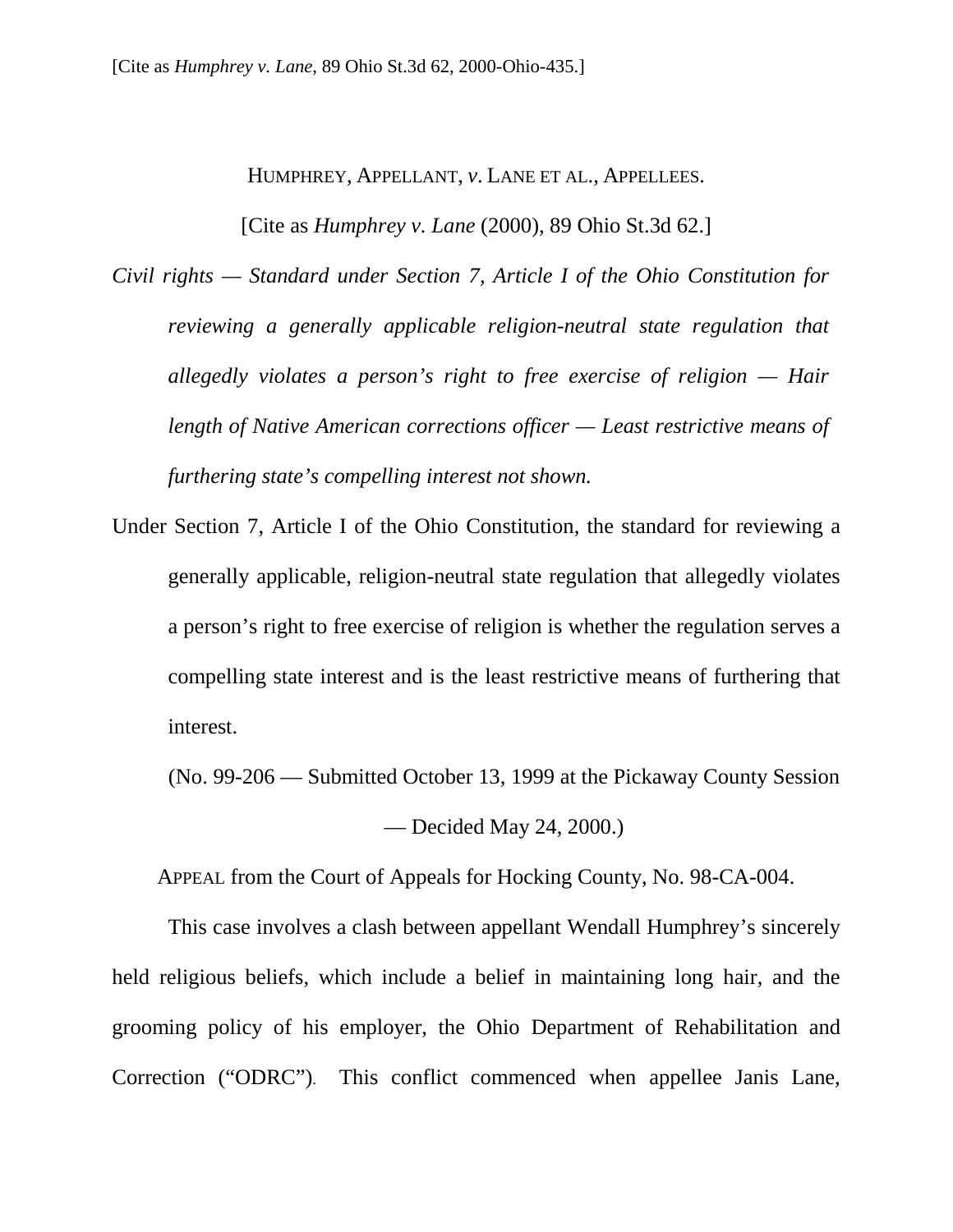Warden of the Hocking Correctional Facility, notified Humphrey that he would be terminated from his position as a corrections officer because he refused to cut his hair to collar length, as required by the ODRC grooming policy.

 Humphrey is a Native American and wears his hair long as a part of his practice of Native American Spirituality. Humphrey was born on a reservation but was adopted by a Christian family and raised as a Christian. After he became an adult, Humphrey's adopted parents told him that he had parents and siblings living on an Indian reservation. Humphrey came to embrace his Native American heritage, enrolling as a member of the Shoshone-Bannock Tribe and studying Native American beliefs and practices. Humphrey has practiced the religious customs of Native American Spirituality since 1990.

 As part of his religious practice, Humphrey began growing his hair long in 1990. Humphrey believes that as a part of walking the "red road," the sacred Native American path of spirituality, he must keep his hair long. Humphrey believes that a man's hair is a part of his spiritual essence and should be cut only on certain occasions, such as when he is in mourning.

 Humphrey has been employed at Hocking Correctional Facility ("Hocking") since 1988. ODRC first issued the grooming policy relevant in this case in 1992. The relevant portion, virtually unchanged since then, now reads:

"IV. Policy: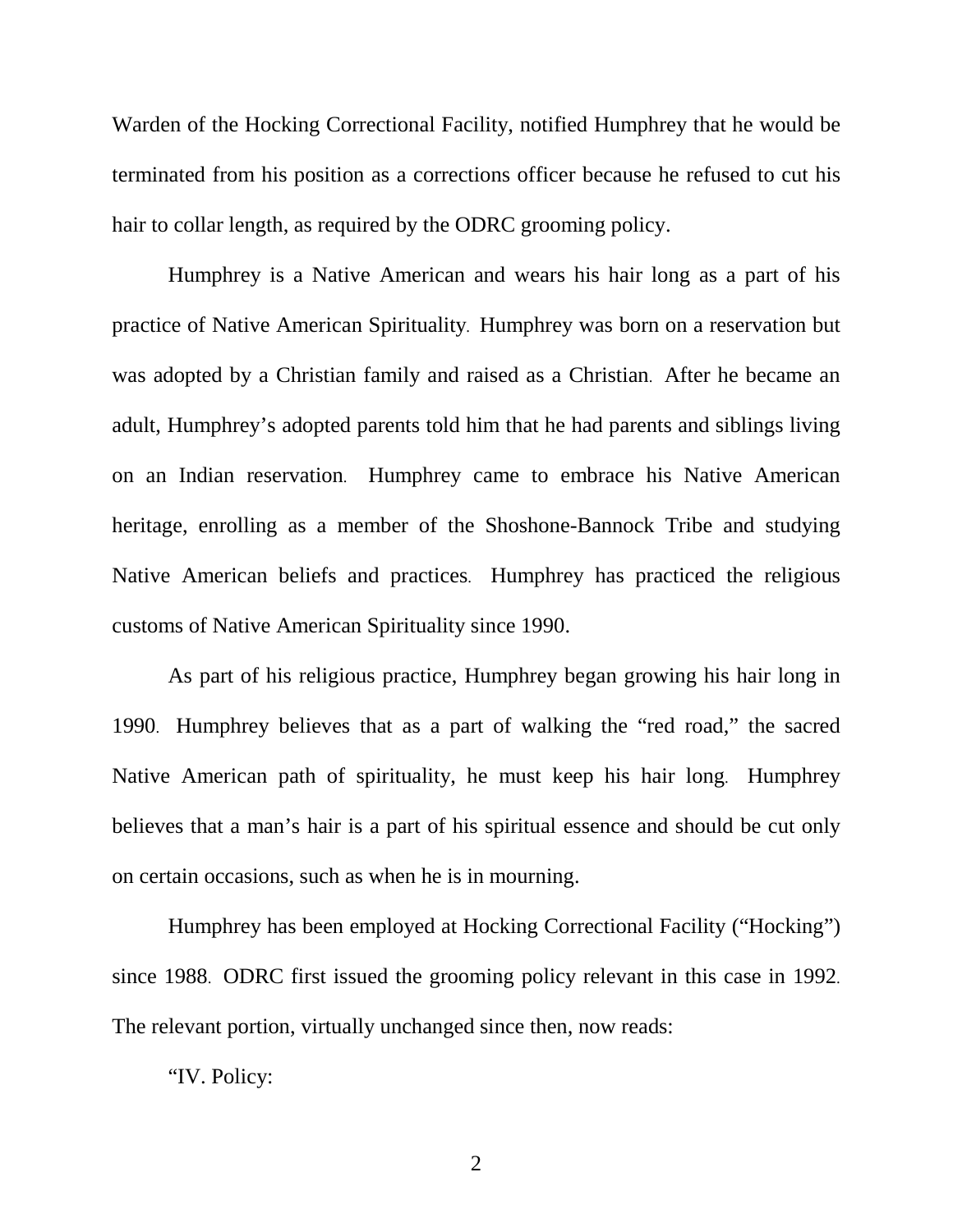"It is the policy of the Department of Rehabilitation and Correction that employees of the Department present a professional and dignified image, commensurate with their responsibilities, in order to instill confidence on the part of the public and establish respect from those under the supervision of the department.

"V. Procedures:

"A. Uniformed Personnel

 $4$  \* \* \*

 "2. Hairstyle shall not interfere with the wearing or proper positioning of the uniform cap. Hair shall be styled above the eyebrow in the front. Certain hairstyles may be considered incompatible with a professional and dignified appearance.

 "a. Male employees' hair shall be evenly cut and neatly groomed. Hair must be cut in such a style that it does not cover the entire ears on the side and is collar length or shorter in the back.

" \* \* \*

 "c. Female employees [*sic*] hair may not be worn below the shoulders and must be off the collar when wearing the uniform cap. Female employees with hair longer than shoulder length may pull it back, pin it up, etc., to achieve this."

 ODRC does not contend that the grooming policy is necessary as a safety or security measure. As the policy itself states, it exists so that employees will project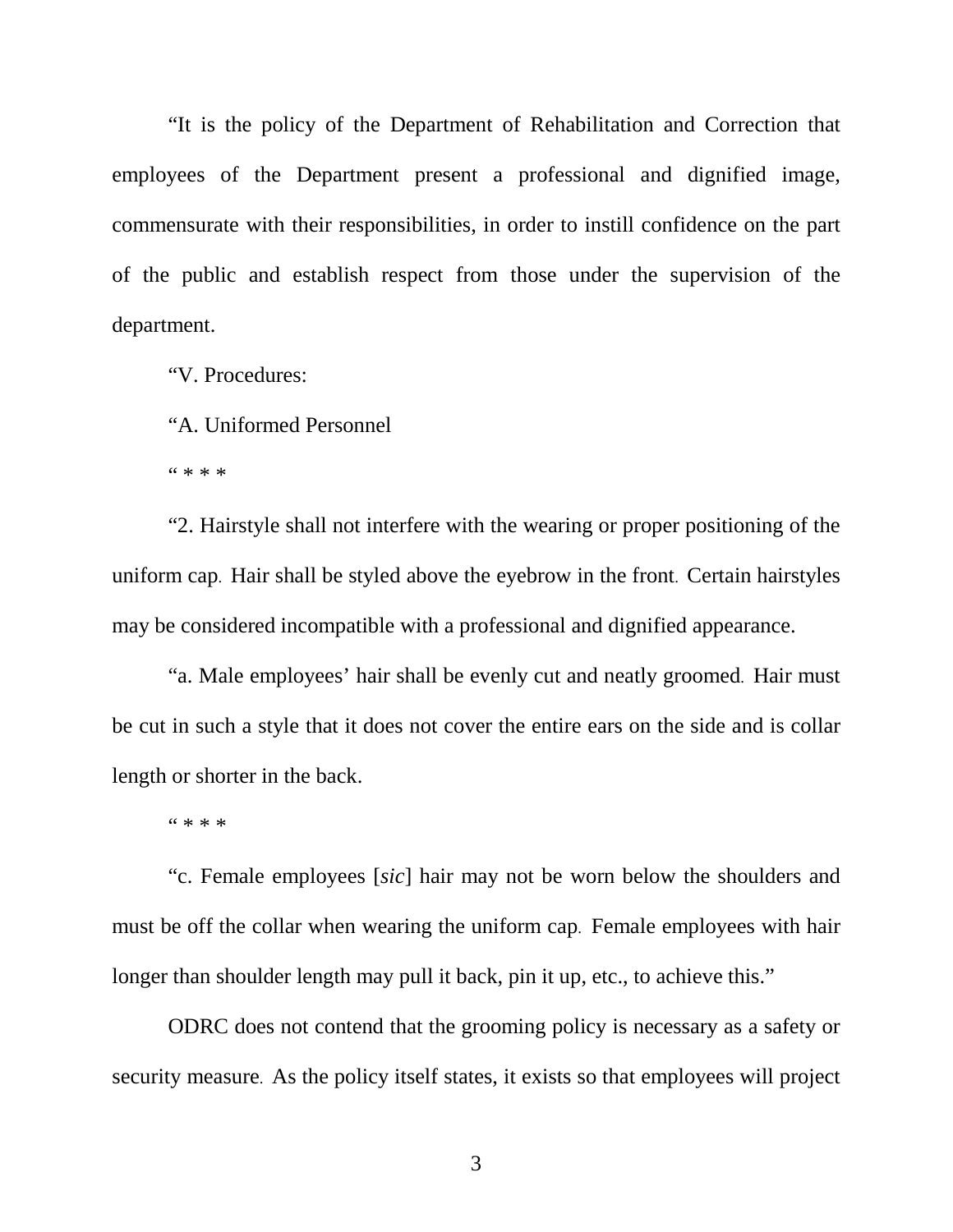"a professional and dignified image, \* \* \* in order to instill confidence on the part of the public and establish respect from the inmates." ODRC Director Reginald Wilkinson testified regarding the importance of the policy:

 "[The grooming policy] is essential to the *esprit de corps*, image, discipline and security at these institutions. The purpose of the policy is to create a unified appearance among uniformed personnel, which personnel directly supervis[e] and interac[t] with the inmate population. A uniform, professional image is essential to projecting an image of monolithic, indivisible authority to inmates from the uniformed prison staff."

 Despite the goal of indivisible authority, the grooming policy differs for uniformed personnel, nonuniformed personnel, and noninstitutional personnel, and for men and women. Only male uniformed employees are required to cut their hair "in such a style that it  $***$  is collar length or shorter in the back."

 Humphrey was opposed to the grooming policy from the outset in 1992. When informed that he would have to cut his hair in order to remain at the Hocking Correctional Facility, he filed a charge of discrimination with the Ohio Civil Rights Commission in June 1992. In resolution of that charge, Humphrey agreed to wear his hair underneath his uniform cap while on duty. He has continued to wear his hair in that manner while on duty.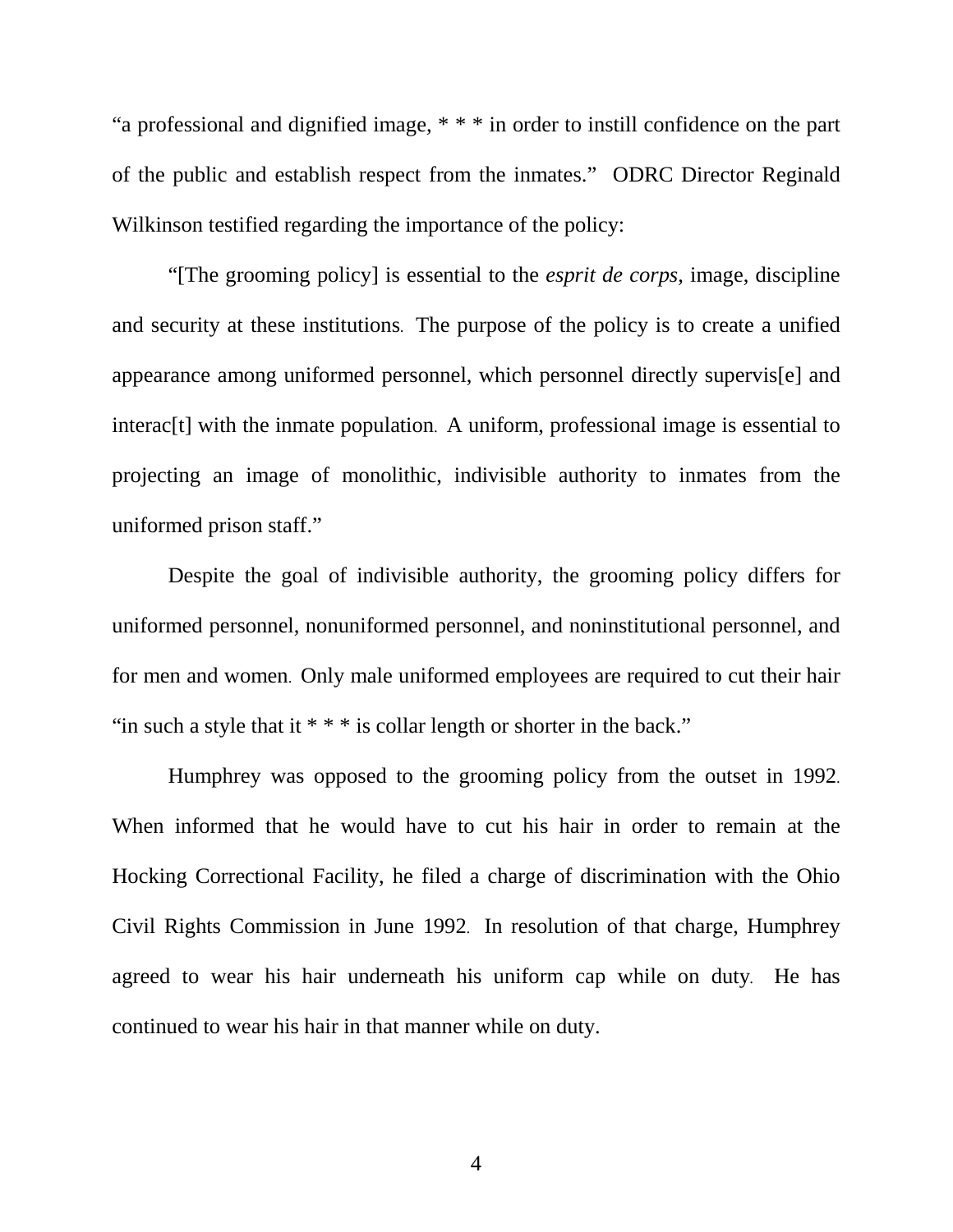There is no evidence that Humphrey's hairstyle has interfered with his ability to properly perform his job as a corrections officer. There is no evidence that the inmates disrespected Humphrey or that his hair adversely affected esprit de corps. At no time has a prison official told Humphrey that his hair length is a source of disruption for coworkers or inmates at Hocking. ODRC admits that there has never been a problem with Humphrey's job performance.

 On January 14, 1997, Lane issued a memorandum to all staff at Hocking, reminding them of the grooming policy and requiring compliance by January 30, 1997. Lane sent the memorandum on the heels of a finding by the United States District Court for the Southern District of Ohio that the ODRC policy did not violate the religious freedom of the particular plaintiff in *Blanken v. Ohio Dept. of Rehab. & Corr.* (1996), 944 F.Supp. 1359. That case was decided in large part because the plaintiff's hairstyle was so extreme that it could not be hidden under a uniform cap. Lane wrote in the memorandum that the court "determined that ODRC's interest in maintaining security and discipline in the institution is a compelling interest which justifies requirements to maintain hair lengths."

 Humphrey did not cut his hair, and thus became subject to the disciplinary process, including oral and written reprimands. He was scheduled for a predisciplinary conference, the notice for which advised Humphrey that he was subject to further disciplinary action, including termination of employment. The

 $\sim$  5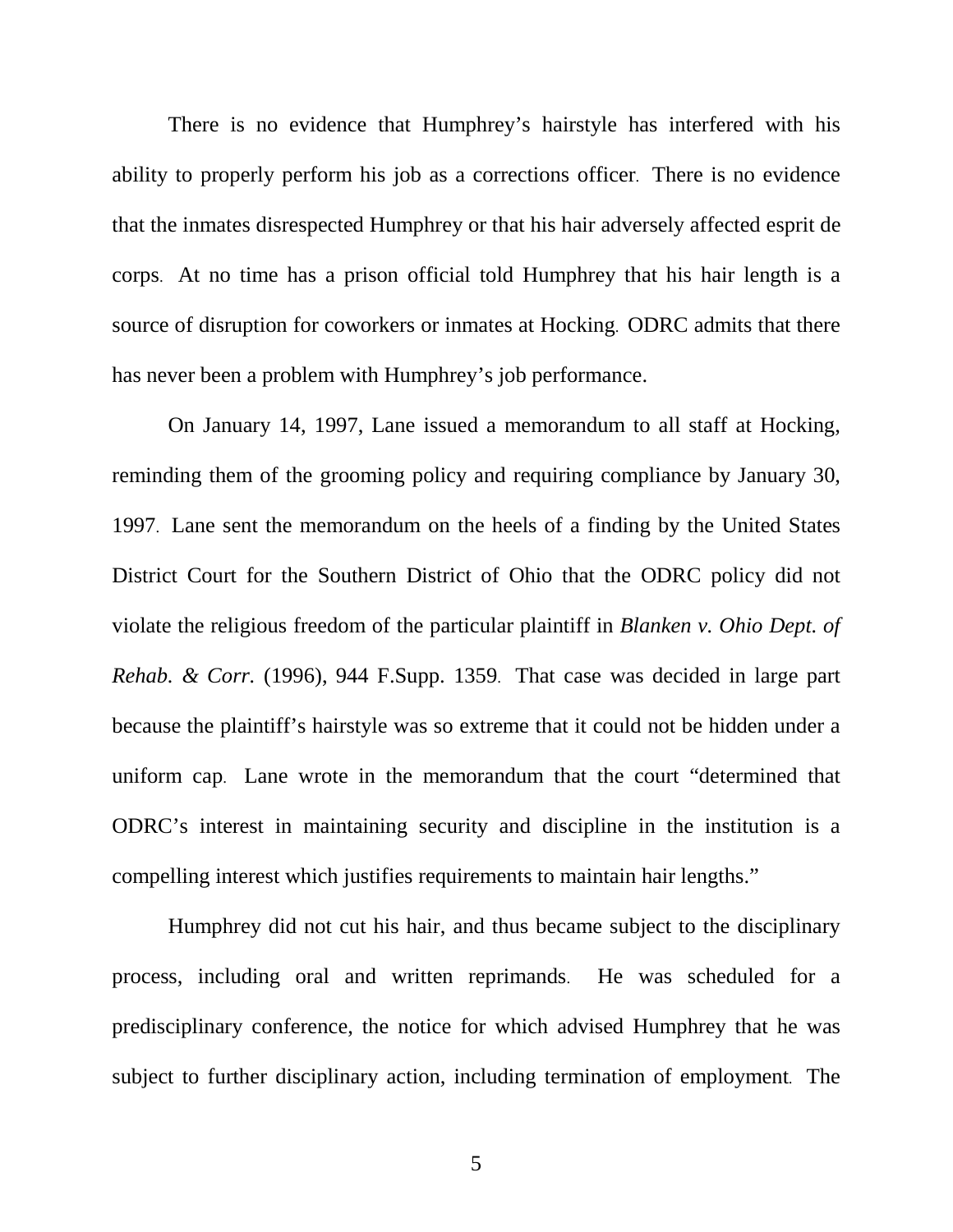conference was scheduled for March 14, 1997, but was never held because Humphrey was on medical leave at the time.

 On May 28, 1997, Humphrey filed a complaint for declaratory judgment and injunctive relief and a motion for a preliminary injunction in the Hocking County Court of Common Pleas. After a June 6, 1997 hearing, the trial court granted Humphrey's motion for preliminary injunction on June 11, 1997. A trial on the merits was held on August 28, 1997. On February 6, 1998, the trial court granted judgment in Humphrey's favor.

 In arriving at its decision, the trial court employed the constitutional analysis set forth by this court in *In re Milton* (1987), 29 Ohio St.3d 20, 29 OBR 373, 505 N.E.2d 255, and *State v. Whisner* (1976), 47 Ohio St.2d 181, 1 O.O.3d 105, 351 N.E.2d 750. Under those decisions, the state cannot infringe on a sincerely held religious belief unless it shows a compelling state interest and also shows that the interest was furthered by the least restrictive means available. The court made factual determinations that Humphrey's religious beliefs were sincerely held and that the aims of the grooming policy could be achieved by Humphrey simply tucking his hair beneath his uniform cap. The trial court found that the ODRC did not employ the least restrictive means to further the compelling state interest at issue.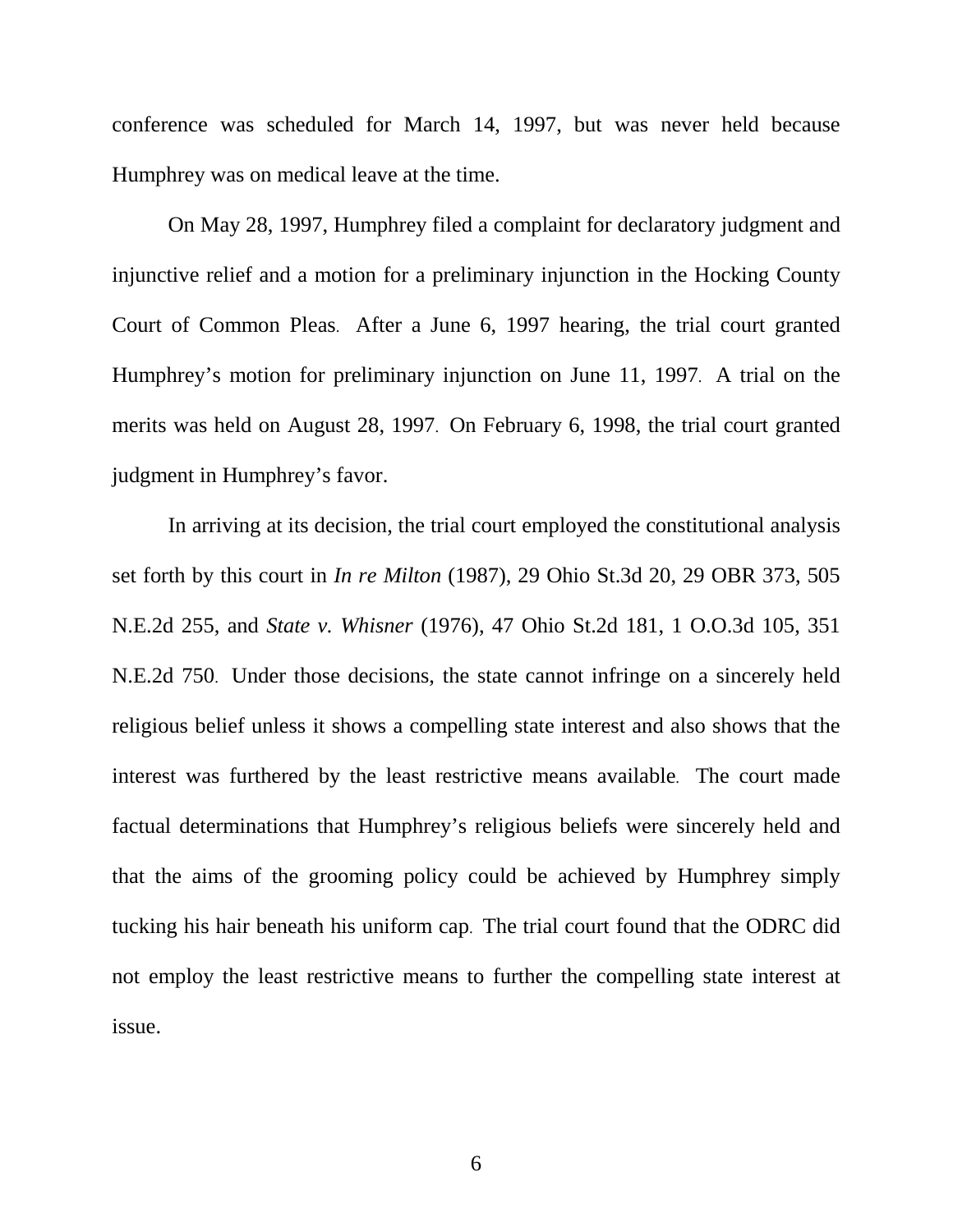The court of appeals reversed the trial court. The appellate court held that the trial court had applied the wrong constitutional standard to the policy at issue. The court of appeals stated that the ODRC did not need to show a compelling state interest. Instead, the court found the standard enunciated by the United States Supreme Court in *Oregon Dept. of Human Resources, Emp. Div. v. Smith* (1990), 494 U.S. 872, 110 S.Ct. 1595, 108 L.Ed.2d 876, to be applicable. In *Smith*, the court held that generally applicable, religion-neutral laws that have an incidental effect of burdening religious practice need not be justified by a compelling state interest. Applying the *Smith* standard, the court of appeals found that the grooming policy was generally applicable and religion-neutral, and thus did not violate the United States and Ohio Constitutions.

 Further, the appellate court held that even if the compelling-state-interest test applied, the ODRC's compelling state interest outweighed the burden placed upon Humphrey's religious practices and that the grooming policy was the least restrictive means of furthering its compelling interests.

 This cause is now before the court upon the allowance of a discretionary appeal.

\_\_\_\_\_\_\_\_\_\_\_\_\_\_\_\_\_\_

*Porter, Wright, Morris & Arthur, Kathleen M. Trafford* and *Constance M. Greaney*, for appellant.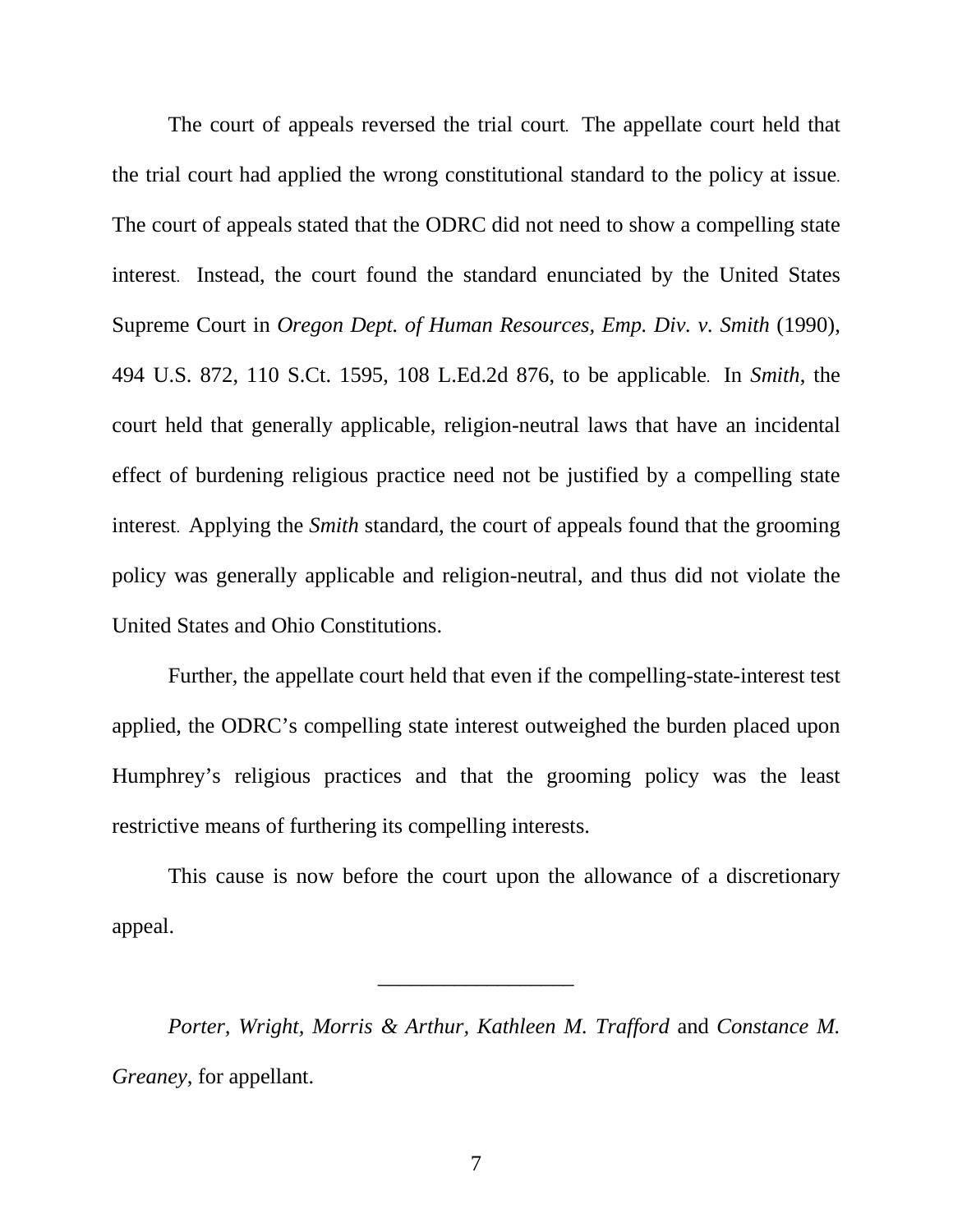*Betty D. Montgomery*, Attorney General, *Mary Beth Foley*, Assistant Attorney General, *Edward B. Foley, pro hac vice*, State Solicitor, and *David M. Gormley*, Associate Solicitor, for appellees.

*Carrie M. Cassady* and *Linda K. Fiely*, urging reversal for *amicus curiae*, Ohio Civil Service Employees Association, AFSCME Local 11, AFL-CIO.

*Kevin J. Hasson, Eric W. Treene* and *Roman P. Storzer, pro hac vice*, urging reversal for *amicus curiae,* Becket Fund for Religious Liberty.

\_\_\_\_\_\_\_\_\_\_\_\_\_\_\_\_\_\_

 **PFEIFER, J**. We hold that under Section 7, Article I of the Ohio Constitution, the standard for reviewing a generally applicable, religion-neutral state regulation that allegedly violates a person's right to free exercise of religion is whether the regulation serves a compelling state interest and is the least restrictive means of furthering that interest. We further hold that the grooming policy in this case, while in furtherance of a compelling state interest, did not employ the least restrictive means of furthering that interest.

The First Amendment to the United States Constitution states:

 "Congress shall make no law respecting an establishment of religion, or prohibiting the free exercise thereof; or abridging the freedom of speech, or of the press; or the right of the people peaceably to assemble, and to petition the Government for a redress of grievances."

8 and 2012 and 3 and 3 and 3 and 3 and 3 and 3 and 3 and 3 and 3 and 3 and 3 and 3 and 3 and 3 and 3 and 3 and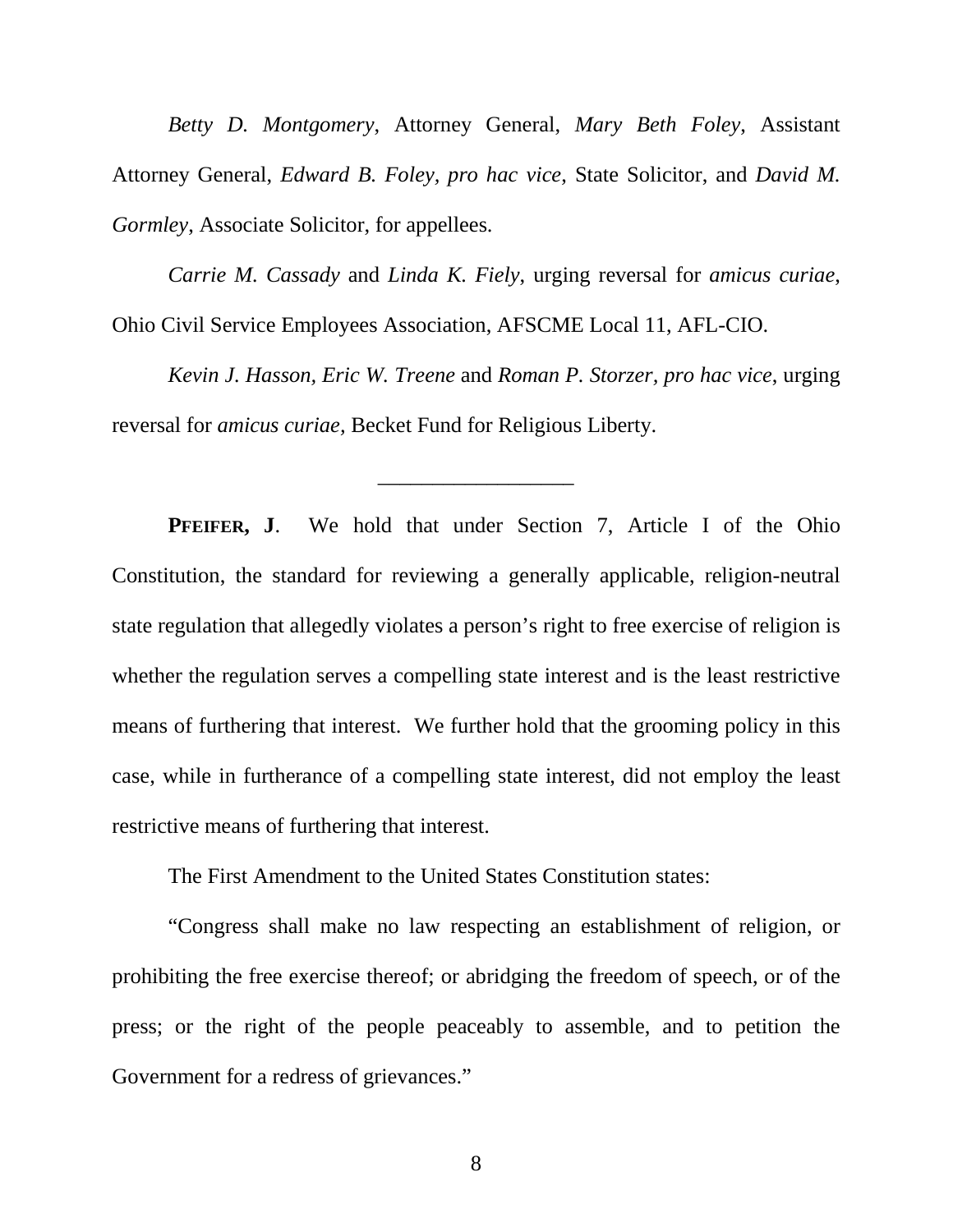The Ohio Constitution contains a section devoted entirely to the freedom of religion, which it describes in detail:

 "All men have a natural and indefeasible right to worship Almighty God according to the dictates of their own conscience. No person shall be compelled to attend, erect, or support any place of worship, or maintain any place of worship, against his consent; and no preference shall be given, by law, to any religious society; nor shall any interference with the rights of conscience be permitted. No religious test shall be required, as a qualification for office, nor shall any person be incompetent to be a witness on account of his religious belief; but nothing herein shall be construed to dispense with oaths and affirmations. Religion, morality, and knowledge, however, being essential to good government, it shall be the duty of the general assembly to pass suitable laws to protect every religious denomination in the peaceable enjoyment of its own mode of public worship, and to encourage schools and the means of instruction." Section 7, Article I.

 Verbiage does not indicate commitment to an ideal. The one phrase in the United States Constitution regarding the freedom of religion is one of the most powerful statements in human history. Ohio's more detailed description of the right does not by itself prove that Ohio's framers created a broader freedom of religion than exists in the United States Constitution. However, the words of the Ohio framers do indicate their intent to make an independent statement on the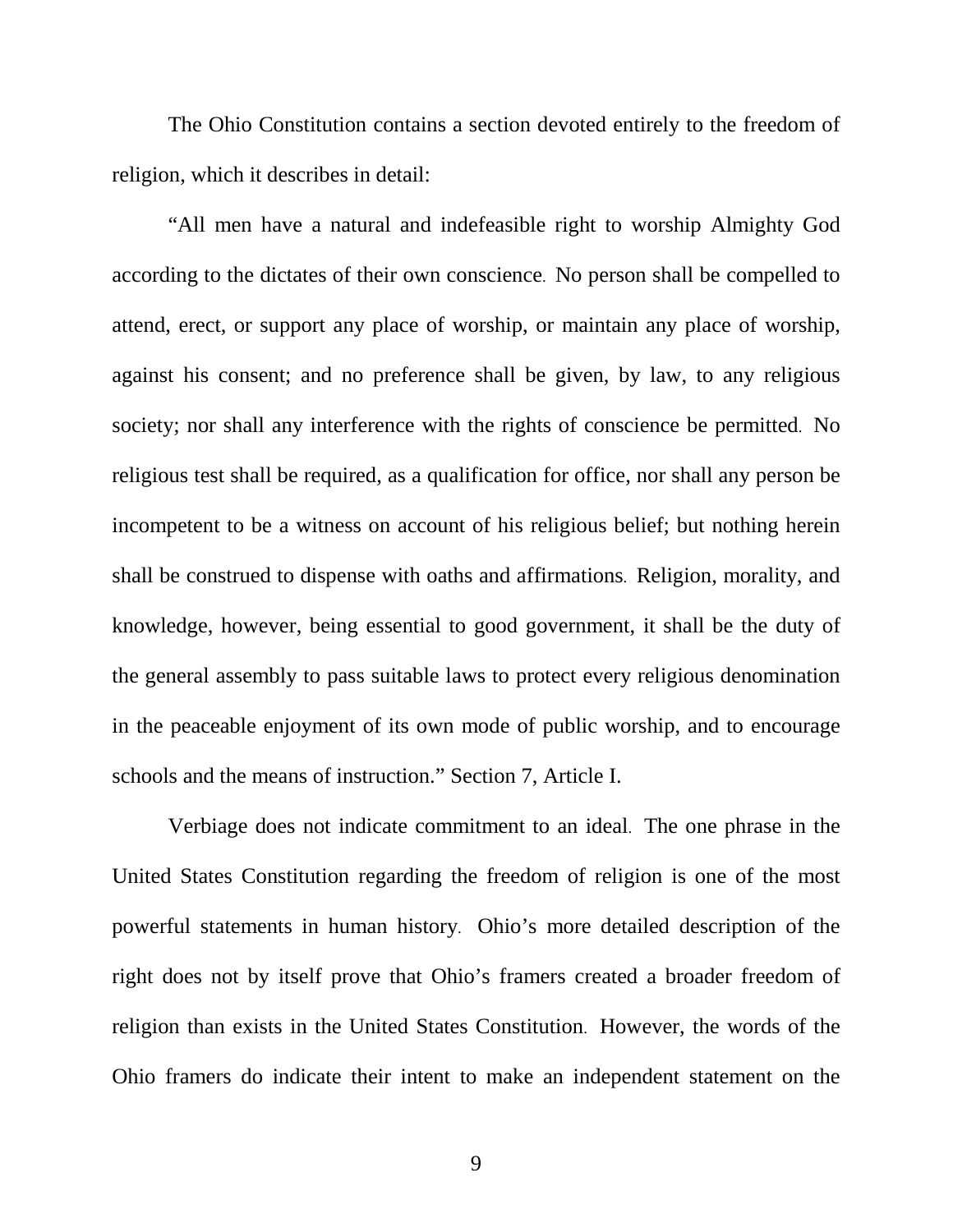meaning and extent of the freedom. Whether that statement creates a relevant difference is the question we face today.

 In employing our comparison we are not doing a mere word count, but instead are looking for a qualitative difference. The Ohio Constitution does have an eleven-word phrase that distinguishes itself from the United States Constitution: "nor shall any interference with the rights of conscience be permitted." The United States Constitution states that Congress shall make no law "prohibiting the free exercise [of religion]." We find the phrase that brooks no "interference with the rights of conscience" to be broader than that which proscribes any law prohibiting free exercise of religion. The Ohio Constitution allows no law that even *interferes* with the rights of conscience. The federal Constitution concerns itself with laws that *prohibit* the free exercise of religion. By its nature the federal Constitution seems to target laws that specifically address the exercise of religion, *i.e*., not those laws that tangentially affect religion. Ohio's ban on any interference makes even those tangential effects potentially unconstitutional.

 The United States Supreme Court's interpretation of the federal Constitution makes it clear that "the right of free exercise does not relieve an individual of the obligation to comply with a 'valid and neutral law of general applicability on the ground that the law proscribes (or prescribes) conduct that his religion prescribes (or proscribes).' " *Smith*, 494 U.S. at 879, 110 S.Ct. at 1600, 108 L.Ed.2d at 886,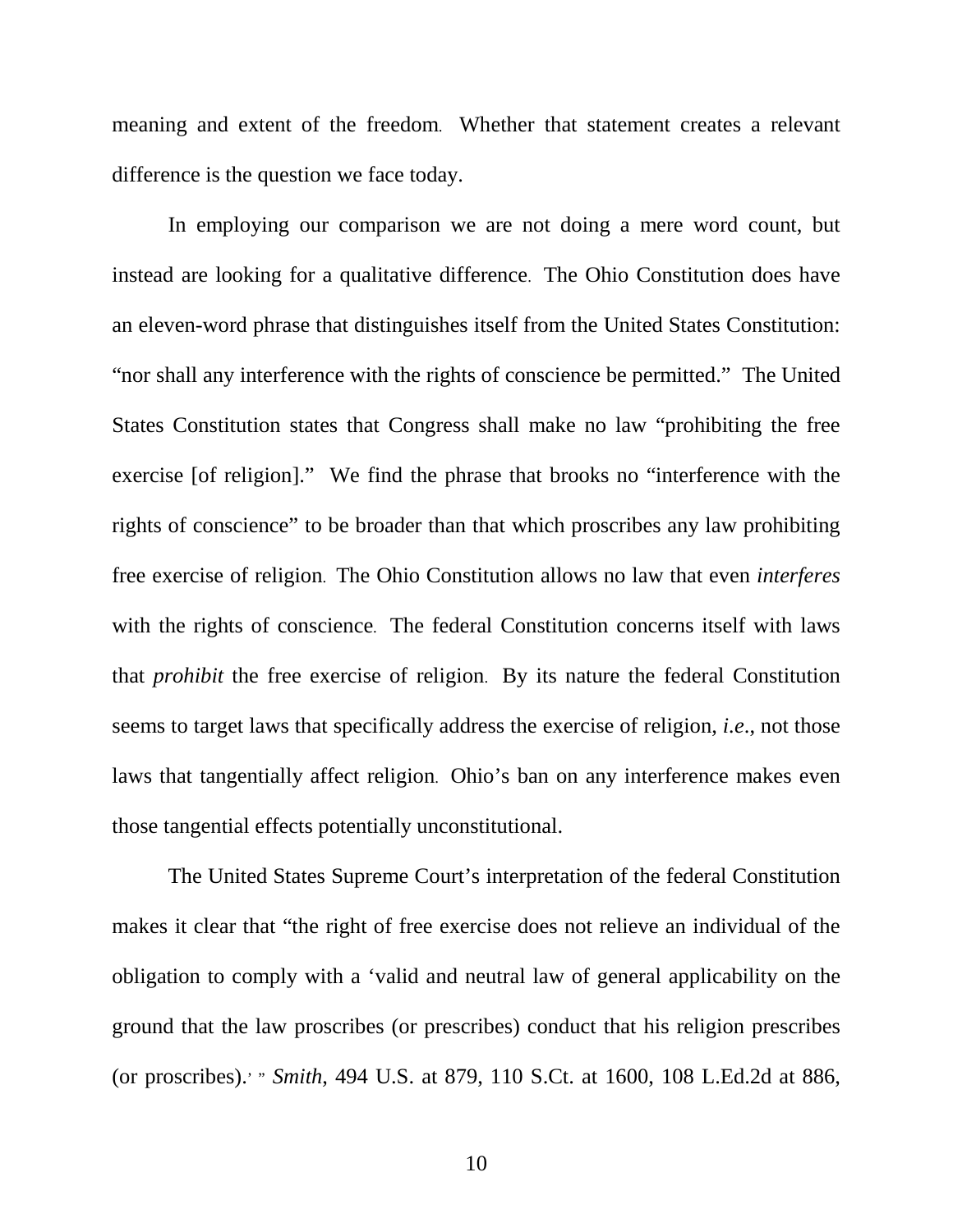quoting *United States v. Lee* (1982), 455 U.S. 252, 263, 102 S.Ct. 1051, 1058, 71 L.Ed.2d 127, 136, fn. 3 (Stevens, J., concurring). Under the standard enunciated by the court in *Smith*, the relevant issues are whether the regulation at issue is religion-neutral and whether it is generally applicable. If those elements are fulfilled, then the regulation does not violate the Free Exercise Clause.

 It was the *Smith* decision that marked the divergence of federal and Ohio protection of religious freedom. Not until *Smith* did the difference in the constitutional clauses become relevant. This court has traditionally mirrored federal jurisprudence as to protection of religious freedom. In *State v. Whisner* (1976), 47 Ohio St.2d 181, 217-218, 1 O.O.3d 105, 124-125, 351 N.E.2d 750, 771, this court followed federal jurisprudence in enunciating a compelling-state-interest test in Ohio. Citing *Wisconsin v. Yoder* (1972), 406 U.S. 205, 233, 92 S.Ct. 1526, 1542, 32 L.Ed.2d 15, 35, this court held:

 "What is required is a finding 'that there is a state interest of sufficient magnitude to override the interest claiming protection under the Free Exercise Clause.' *Id*., at page 214 [92 S.Ct. at 1532, 32 L.Ed.2d at 24]. Moreover, even if the state can establish the requisite degree of interest, it must yet demonstrate that such interests cannot otherwise be served in order to overbalance legitimate claims to the free exercise of religion." (Footnote omitted.)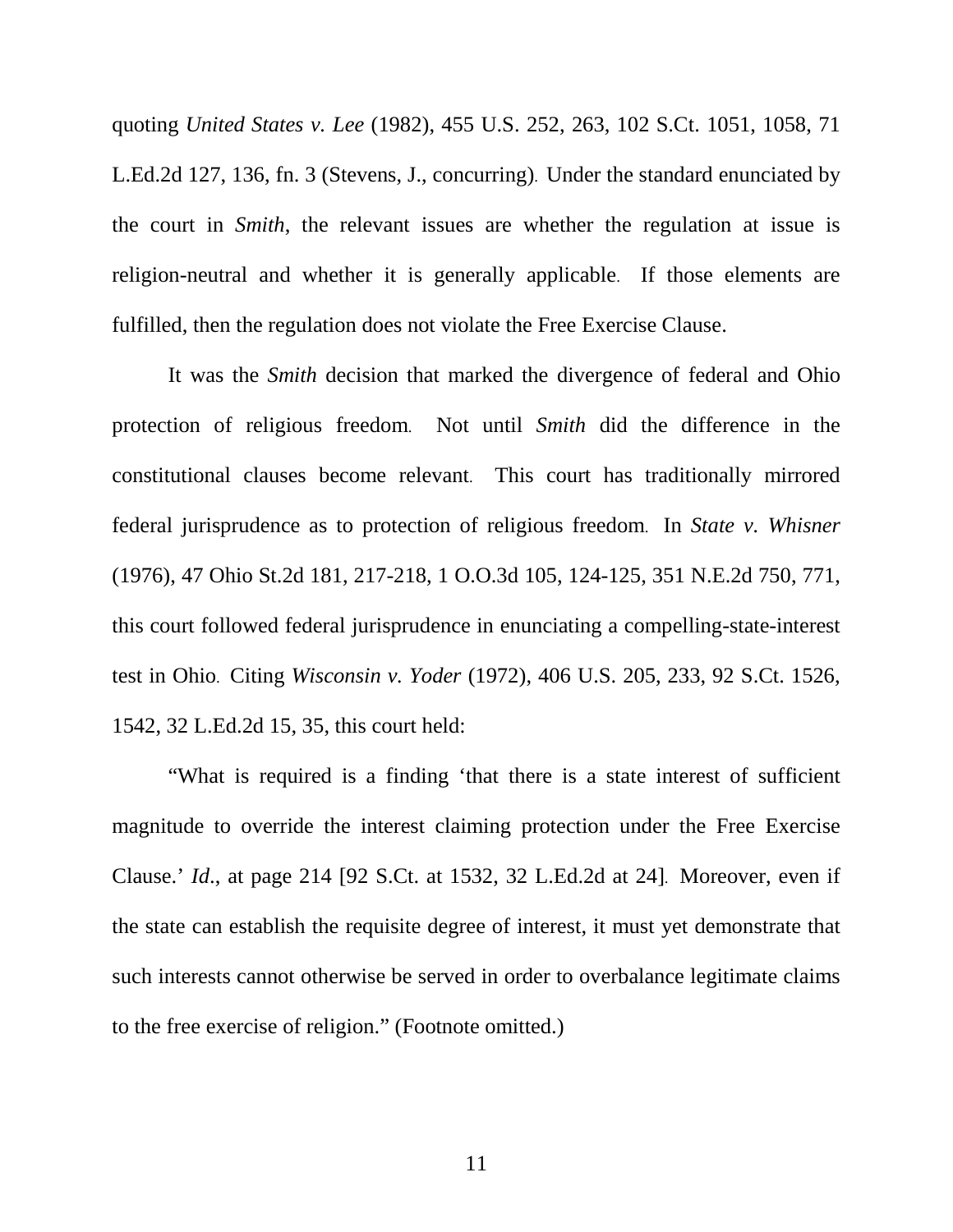The *Smith* decision made it clear that earlier federal jurisprudence on free exercise claims should not be relied upon when contemplating religion-neutral, generally applicable laws. However, we have made it clear that this court is not bound by federal court interpretations of the federal Constitution in interpreting our own Constitution. As this court held in *Arnold v. Cleveland* (1993), 67 Ohio St.3d 35, 616 N.E.2d 163, paragraph one of the syllabus:

 "The Ohio Constitution is a document of independent force. In the areas of individual rights and civil liberties, the United States Constitution, where applicable to the states, provides a floor below which state court decisions may not fall. As long as state courts provide at least as much protection as the United States Supreme Court has provided in its interpretation of the federal Bill of Rights, state courts are unrestricted in according greater civil liberties and protections to individuals and groups."

 We have considered the difference between the Ohio and federal Constitutions in regard to the Establishment Clause. As this court has previously stated, "[t]here is no reason to conclude that the Religion Clauses of the Ohio Constitution are coextensive with those in the United States Constitution, though they have at times been discussed in tandem. \* \* \* The language in the Ohio provisions is quite different from the federal language. \* \* \* We reserve the right to adopt a different constitutional standard pursuant to the Ohio Constitution,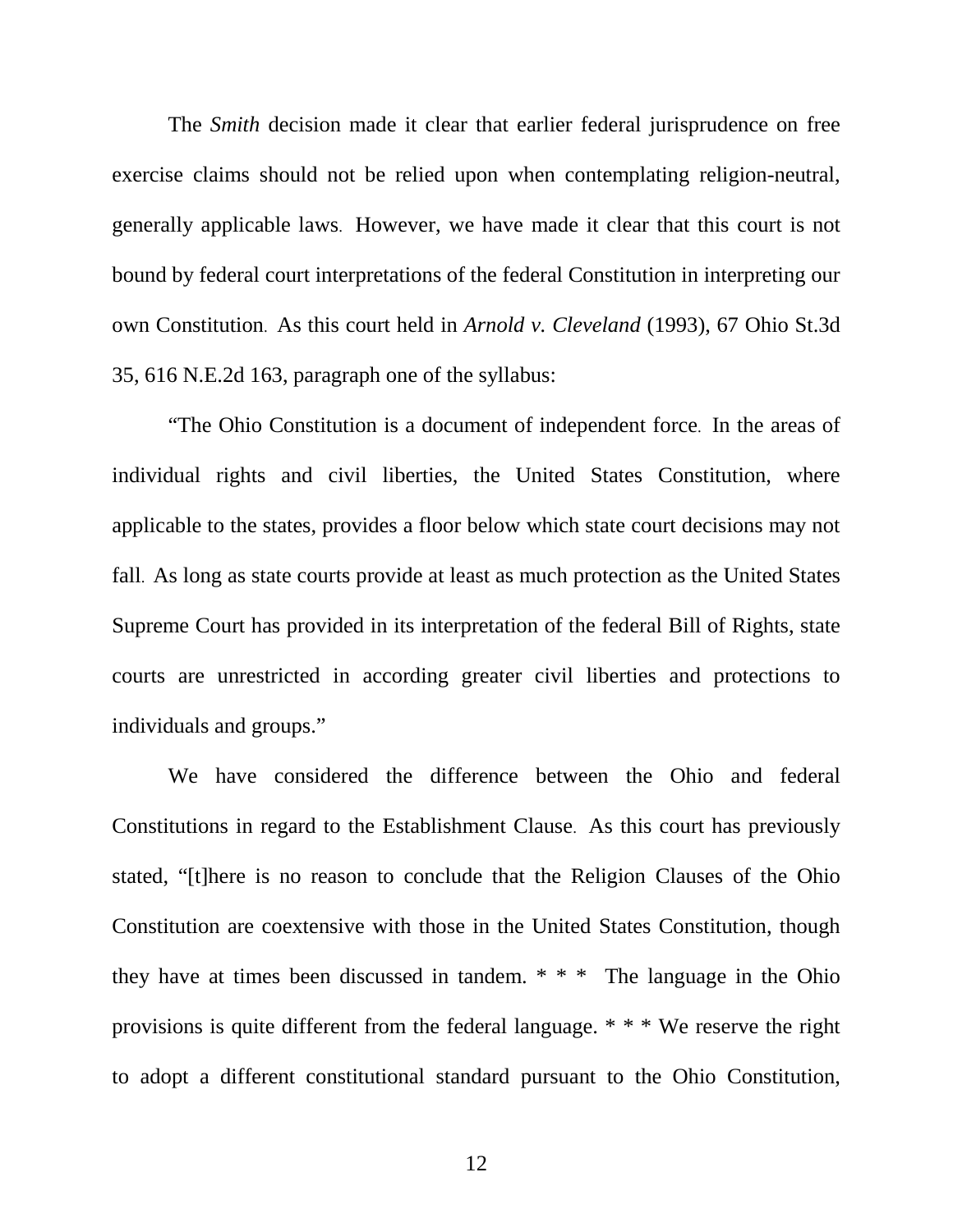whether because the federal constitutional standard changes or for any other relevant reason." *Simmons-Harris v. Goff* (1999), 86 Ohio St.3d 1, 10, 711 N.E.2d 203, 211-212.

 As stated above, the Ohio Constitution's free exercise protection is broader, and we therefore vary from the federal test for religiously neutral, evenly applied government actions. We apply a different standard to a different constitutional protection. We adhere to the standard long held in Ohio regarding free exercise claims—that the state enactment must serve a compelling state interest and must be the least restrictive means of furthering that interest. That protection applies to direct and indirect encroachments upon religious freedom.

Before we analyze the state action in any case, we must first look at the beliefs of the person affected by the state action, and how those beliefs are affected by the state action. To state a prima facie free exercise claim, the plaintiff must show that his religious beliefs are truly held and that the governmental enactment has a coercive affect against him in the practice of his religion. *Whisner*, 47 Ohio St.2d at 200, 1 O.O.3d at 115-116, 351 N.E.2d at 762. There seems to be no dispute that Humphrey has successfully made those showings in this case. The trial court made express factual findings that Humphrey's religious beliefs are sincerely held. The state does not dispute that a central tenet of Native American Spirituality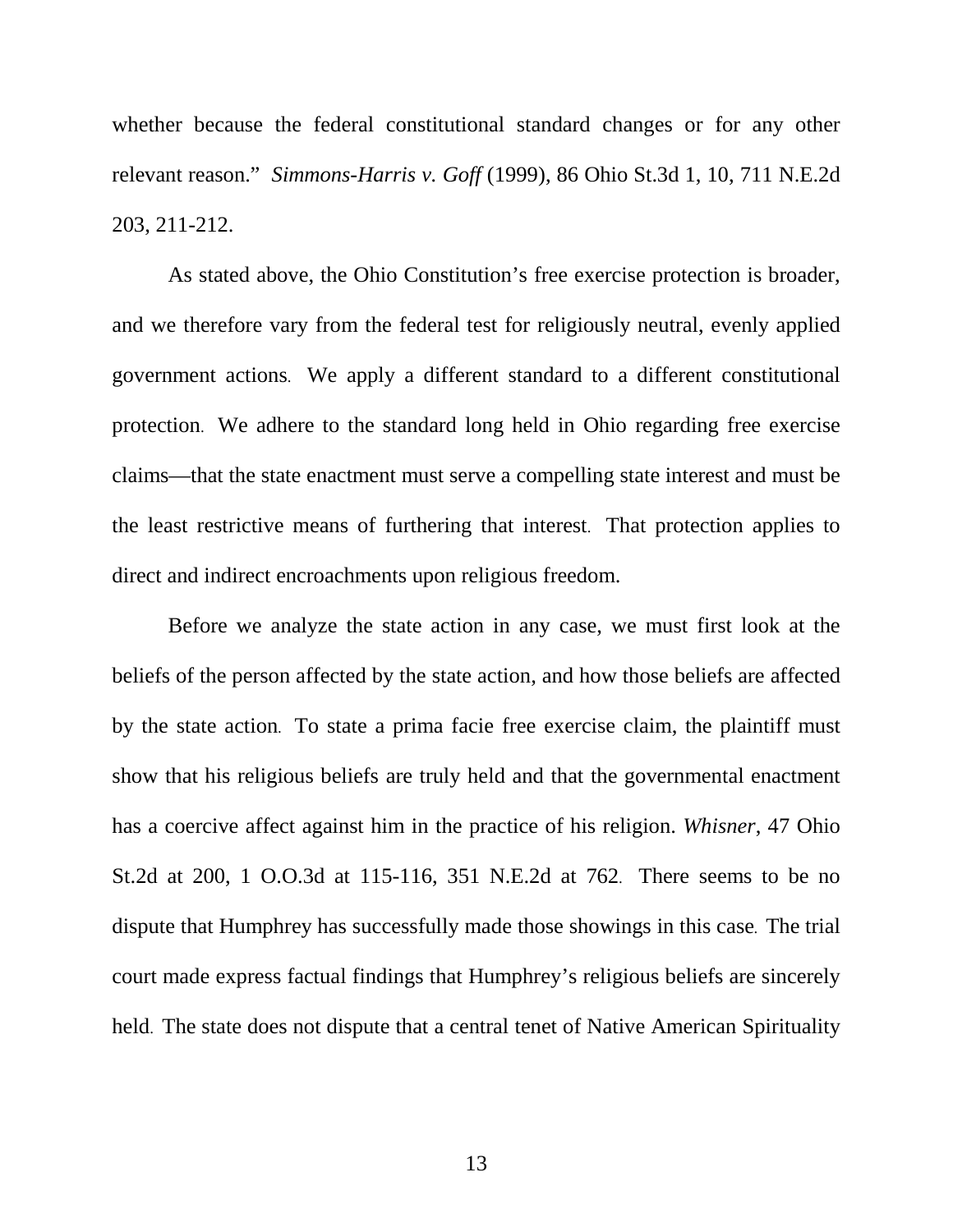is that a man's hair should not be cut unless he is in mourning. Forcing Humphrey to cut his hair would certainly infringe upon the free exercise of his religion.

 Since Humphrey has made his prima facie case, the burden shifts to the state to prove that the regulation furthers a compelling state interest. Once that aspect has been satisfied, the state must prove that its regulation is the least restrictive means available of furthering that state interest.

 We are satisfied that the state does have a compelling interest in establishing a uniform and grooming policy for its guards. Maintenance of a prison system is a central role of government, an area it is uniquely suited for. It is an undertaking essential to justice and to the safety of the citizenry, but by its nature is fraught with danger and thus must be tightly controlled. A prison is a dangerous, potentially explosive environment.

 ODRC Director Reginald Wilkinson testified that a grooming policy "is essential to the *esprit de corps*, image, discipline and security at these institutions. The purpose of the policy is to create a unified appearance among uniformed personnel, which personnel directly supervis[e] and interac[t] with the inmate population. A uniform, professional image is essential to projecting an image of monolithic, indivisible authority to inmates from the uniformed prison staff."

 The appearance of an organized, disciplined front could aid in squelching thoughts of organized unrest by prisoners. Prisons by their nature are filled with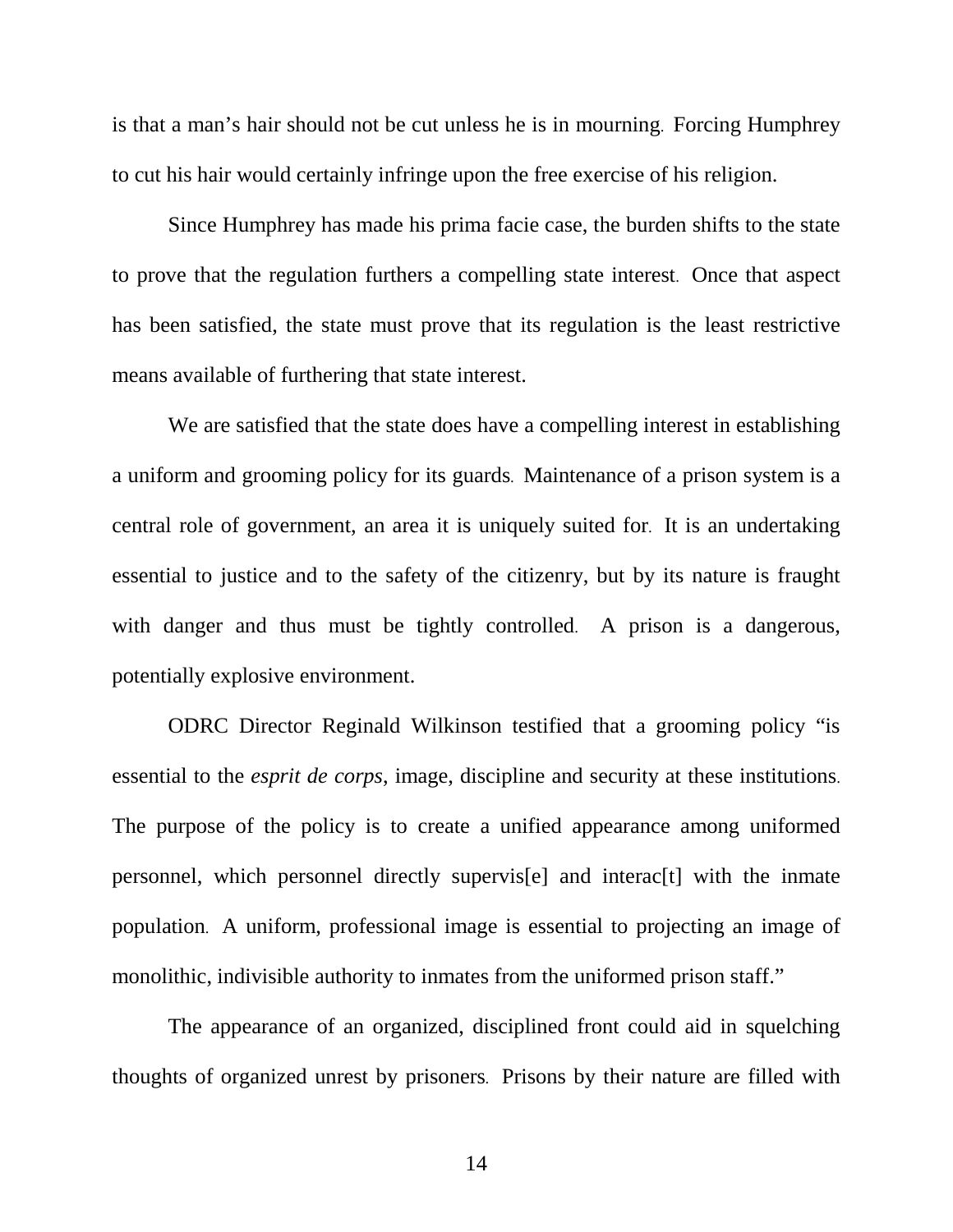people who have rejected the structure of civilized society, and a heightened sense of order is necessary to maintain stability. Also, courts have provided prison administrators "wide-ranging deference in the adoption and execution of policies and practices that in their judgment are needed to preserve internal order and discipline and to maintain institutional security." *Bell v. Wolfish* (1979), 441 U.S. 520, 547, 99 S.Ct. 1861, 1878, 60 L.Ed.2d 447, 474.

 The state has sufficiently established that there is a compelling state interest in establishing uniform and grooming policies for prison workers. The state must further prove, however, that the policy is the least restrictive means of furthering that interest.

 The ODRC states the purpose of the policy within the policy language: "It is the policy of the Department of Rehabilitation and Correction that the employees of the Department present a professional and dignified image, commensurate with their responsibilities, in order to instill confidence on the part of the public and establish respect from those under the supervision of the department." The question is whether the ODRC adopted the least restrictive means of reaching that goal.

 We view the resolution of that issue to be a factual determination. The trial court found as a factual matter that the simple accommodation of allowing Humphrey to wear his hair pinned under his uniform cap was a less restrictive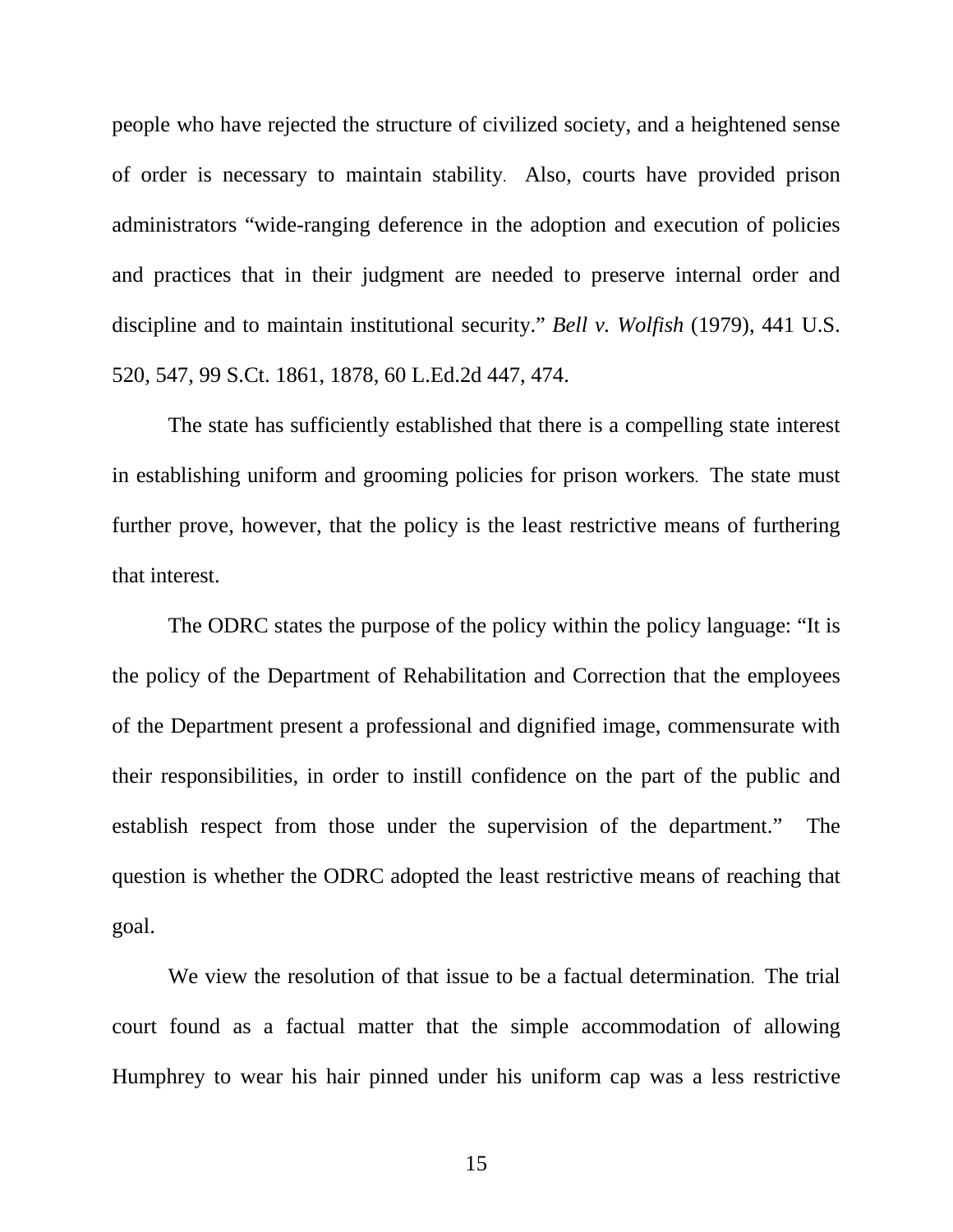means of furthering ODRC's interest. The trial court saw Humphrey with his hair tucked beneath his cap and found that Humphrey presented the "professional and dignified image" required by the policy. The trial court found that "[i]t is impossible to tell that his hair is longer than 1 or 2 inches when worn in this fashion. It does not appear ragged, unkempt or extreme."

 The trial judge also considered testimony concerning whether Humphrey's hair affected the attitudes of fellow guards, administrators, and inmates toward him, and viewed with his own eyes whether the accommodation was a practical one. The trial court found that a practical accommodation could be made. We defer to the trial court's factual finding.

 In *Blanken v. Ohio Dept. of Rehab. & Corr.* (1996), 944 F.Supp. 1359, the federal case that provided ODRC with a judicial imprimatur to enforce its grooming policy, the trial judge made a contrary finding regarding the least restrictive means test. In *Blanken*, the plaintiff also practiced Native American Spirituality. Included in his religious practices was a belief that he should not cut the hairs that grew at the base of his neck. Blanken believed that human hair can pick up the messages of spirits in the wind, and stated, "because the hairs at the base of the neck are rooted directly to the spinal column, I believe and it is believed that these hairs provide a direct link between the spirits in the wind and the human brain." *Id*. at 1362.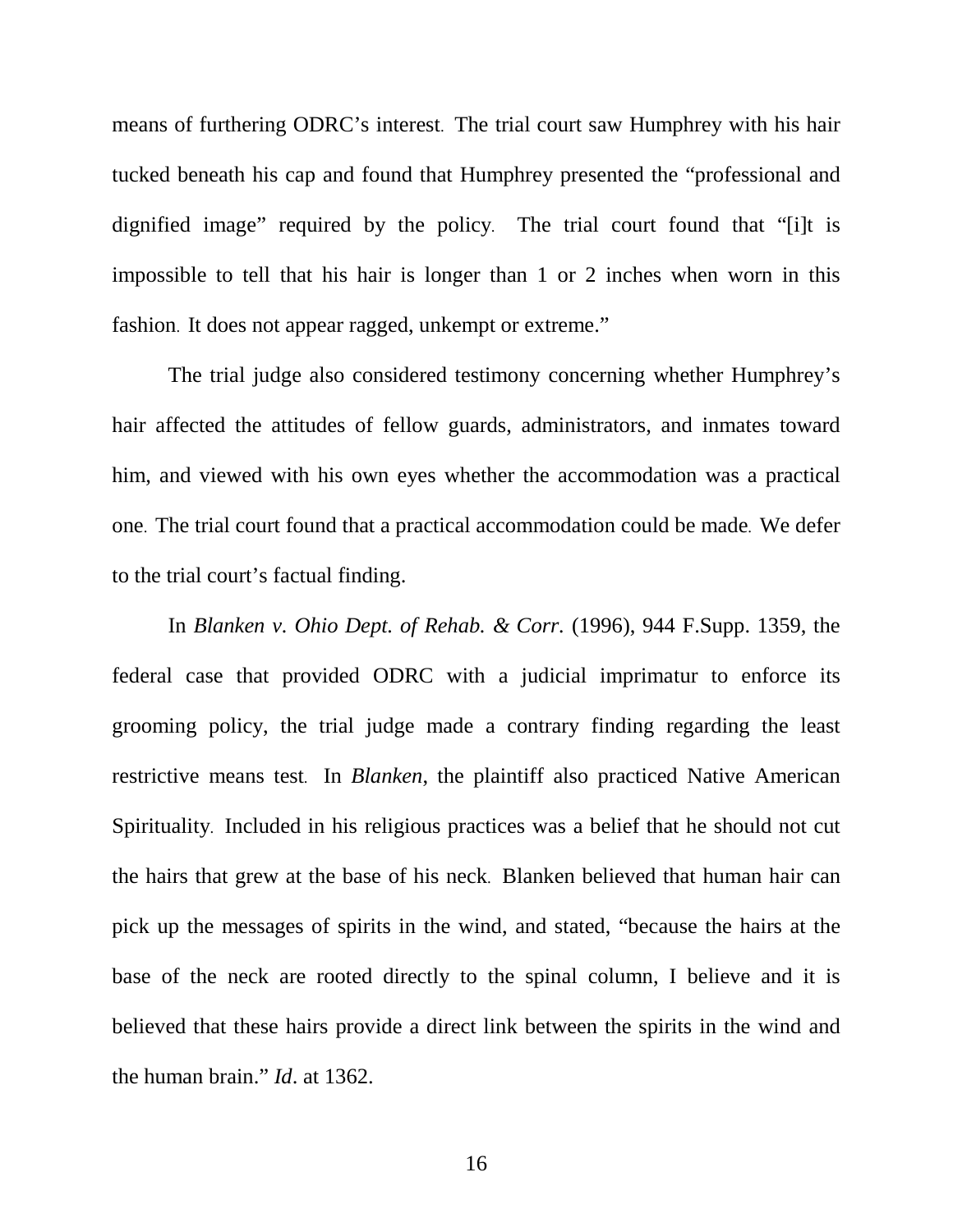The trial judge in *Blanken* determination that "plaintiff's hair creates a very unusual appearance. Plaintiff's long hair grows from a very conspicuous patch at the base of his neck.  $* * *$  The long thin 'tail' of plaintiff's hair is likewise extraordinary in appearance, and visible, whether or not it is tucked under a cap or in plaintiff's collar." *Id*. at 1370.

 In *Blanken*, the judge determined that no accommodation could be made because of the extraordinary look of the plaintiff's hair. The trial judge here came to a different conclusion based upon a different set of facts operative in this case. In *Blanken*, the goal of uniformity of appearance could not be achieved by a simple accommodation. In this case, it can.

 We view the two cases not as being at odds, but rather as complementary. The ODRC grooming policy should include an accommodation for persons who grow their hair long for religious reasons, allowing them to tuck their hair under their uniform caps. ODRC could discipline employees who, even after employing that accommodation, could not achieve the uniform "professional and dignified" image the policy requires.

 According to testimony at the trial, ODRC offered that accommodation beginning in 1992. Employees seeking an exemption to the hair length policy signed an affidavit saying they were doing so for religious reasons. Of the ten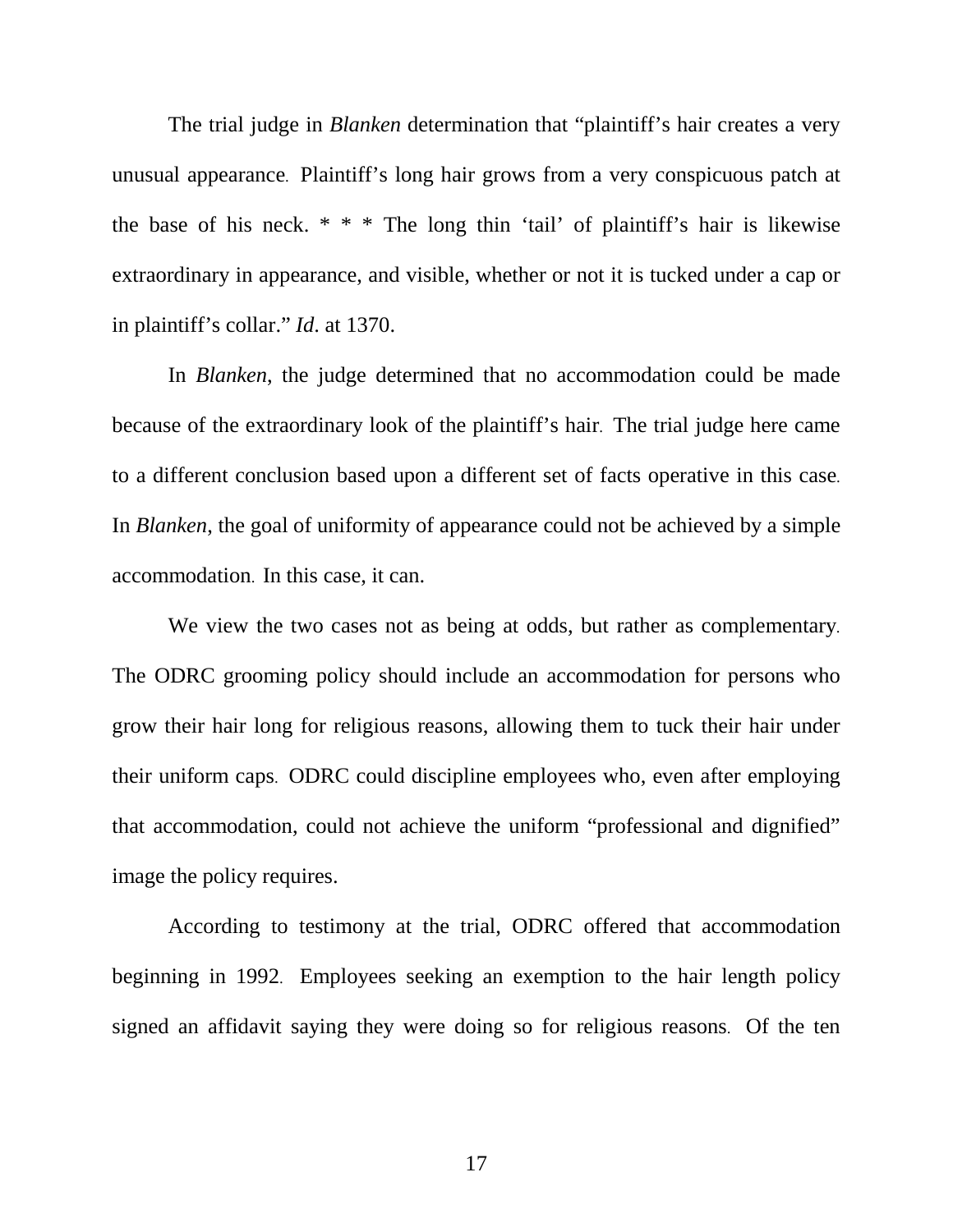thousand to twelve thousand employees the ODRC employed in 1992, only sixteen sought the exemption.

 Therefore, we hold that the ODRC can further its compelling interest of a uniform grooming policy through a less restrictive means than the policy it currently employs. We accordingly reverse the judgment of the court of appeals and reinstate the trial court's declaratory judgment and injunction.

## *Judgment reversed.*

 MOYER, C.J., DOUGLAS, RESNICK, F.E. SWEENEY and LUNDBERG STRATTON, JJ., concur.

\_\_\_\_\_\_\_\_\_\_\_\_\_\_\_\_\_\_

COOK, J., dissents.

 **COOK, J., dissenting.** Certainly the Ohio Constitution is a document of independent force, and it *may* accord greater civil liberties and protections to our citizens than the federal Constitution requires. *Arnold v. Cleveland* (1993), 67 Ohio St.3d 35, 616 N.E.2d 163, paragraph one of the syllabus. But the essential question in this case is whether the Ohio Constitution *requires* courts to subject a generally applicable law to the most rigorous judicial scrutiny when a plaintiff claims that the law incidentally burdens his or her religious beliefs or practices. I do not join the majority today, because I conclude that our Constitution's independent recognition of "rights of conscience" does not justify rejecting the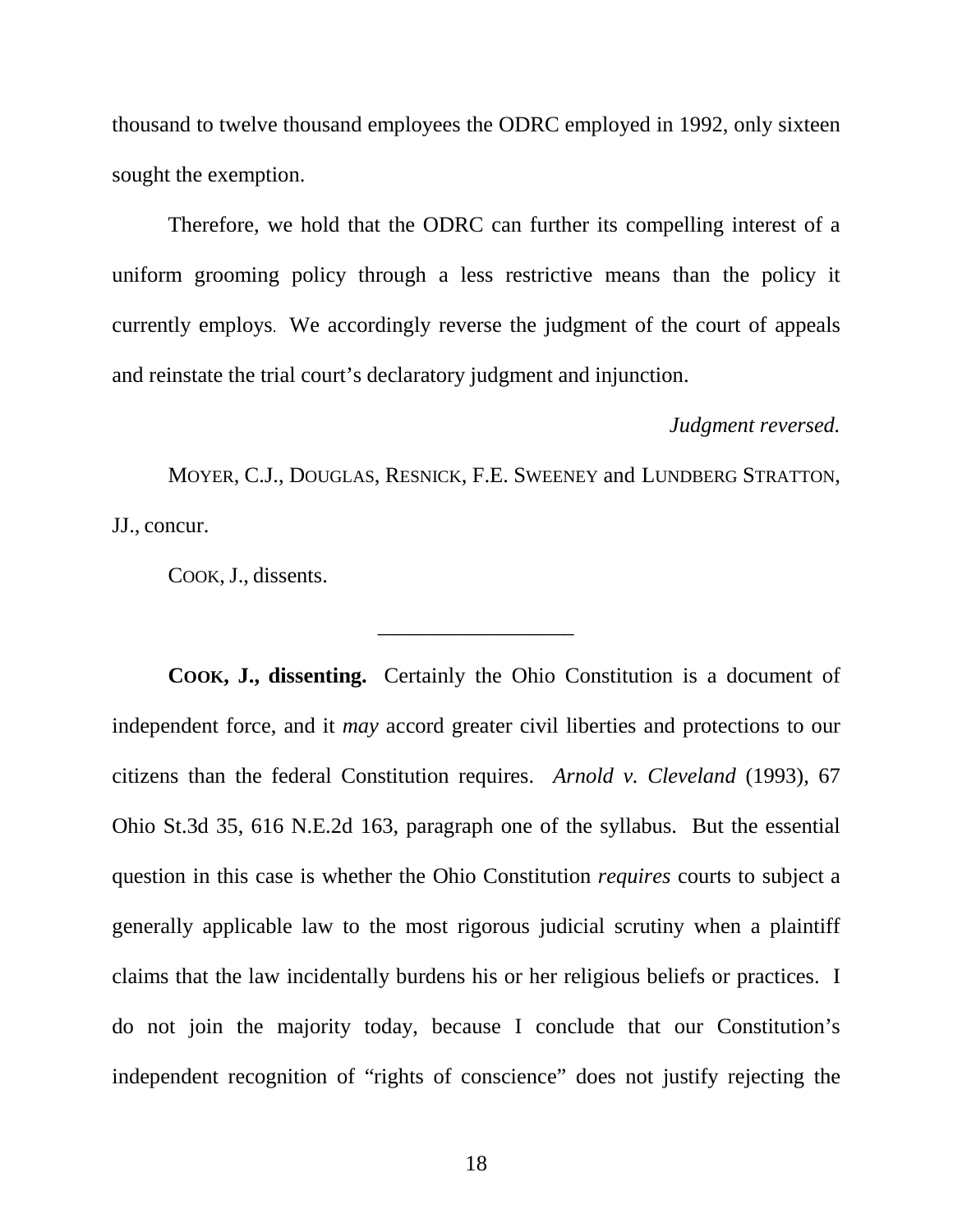reasoning of the United States Supreme Court in *Oregon Dept. of Human Resources, Emp. Div. v. Smith* (1990), 494 U.S. 872, 110 S.Ct. 1595, 108 L.Ed.2d 876.

In *Smith*, the Supreme Court recognized the general principle that " '[c]onscientious scruples have not, in the course of the long struggle for religious toleration, relieved the individual from obedience to a general law not aimed at the promotion or restriction of religious beliefs. The mere possession of religious convictions which contradict the relevant concerns of a political society does not relieve the citizen from the discharge of political responsibilities.' " *Smith, supra,* 494 U.S. at 879, 110 S.Ct. at 1600, 108 L.Ed.2d at 885-886, quoting *Minersville School Dist. Bd. of Edn. v. Gobitis* (1940), 310 U.S. 586, 594-595, 60 S.Ct. 1010, 1012-1013, 84 L.Ed. 1375, 1379.

 The answer in each case as to whether an individual's religious beliefs may excuse compliance with a generally applicable law depends primarily on the level of judicial scrutiny deemed appropriate for review of the constitutional question. Today, the majority decides that Ohio courts shall continue to review such questions using the most exacting scrutiny in our judicial arsenal—the "compelling state interest" standard—and declines to align our jurisprudence with that of the federal courts following *Smith*.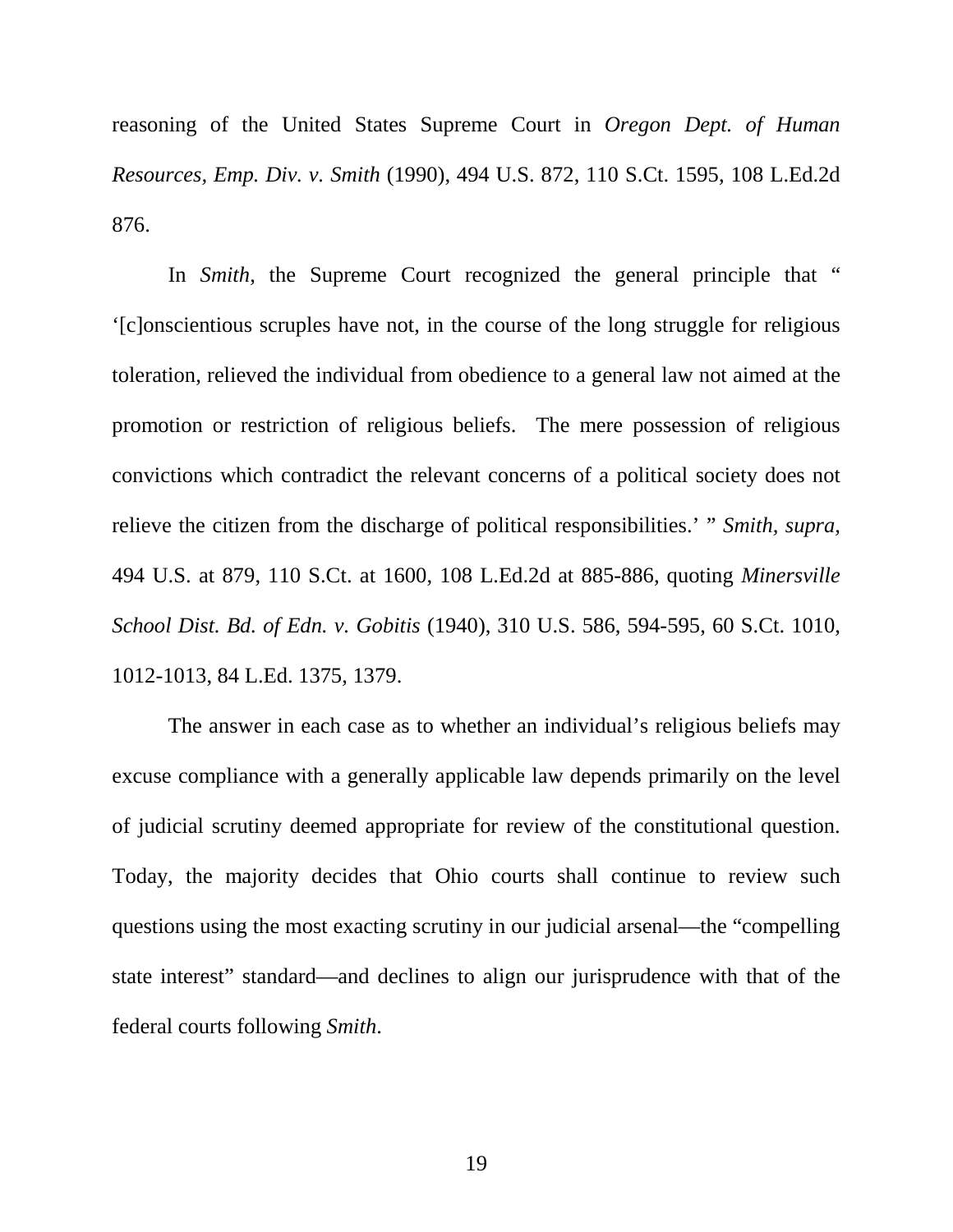To support its departure from the Supreme Court's recent free exercise jurisprudence, the majority cites the textual differences between Ohio's Constitution and the First Amendment. And some textual differences certainly exist. But only last year, this court determined that even though the *text* of Section 7, Article I of the Ohio Constitution is "quite different" from the First Amendment, Ohio's religion clauses are, nevertheless, the "approximate equivalent" of those found in the Bill of Rights. *Simmons-Harris v. Goff* (1999), 86 Ohio St.3d 1, 10, 711 N.E.2d 203, 211-212. Accordingly, we adopted the federal *Lemon* test for Establishment Clause claims asserted under the Ohio Constitution because the *Lemon* test is "a logical and reasonable method by which to determine whether a statutory scheme establishes religion." *Id.* at 10, 711 N.E.2d at 211. See *Lemon v. Kurtzman* (1971), 403 U.S. 602, 91 S.Ct. 2105, 29 L.Ed.2d 745. Ohio's "Free Exercise" Clause should be analyzed according to the *Smith* thinking for the same reason that our *Simmons-Harris* decision applied *Lemon* to Ohio's "Establishment Clause." *Smith* reasoned that the application of the compelling-state-interest test to all free-exercise claimants is neither logical nor reasonable.

 We are accustomed to the application of strict scrutiny in the context of free speech and racial discrimination. When a court strictly scrutinizes racially discriminatory laws or content-based restrictions on speech, the rigorous judicial review produces equal treatment and an unrestricted flow of ideas. *Smith, supra,*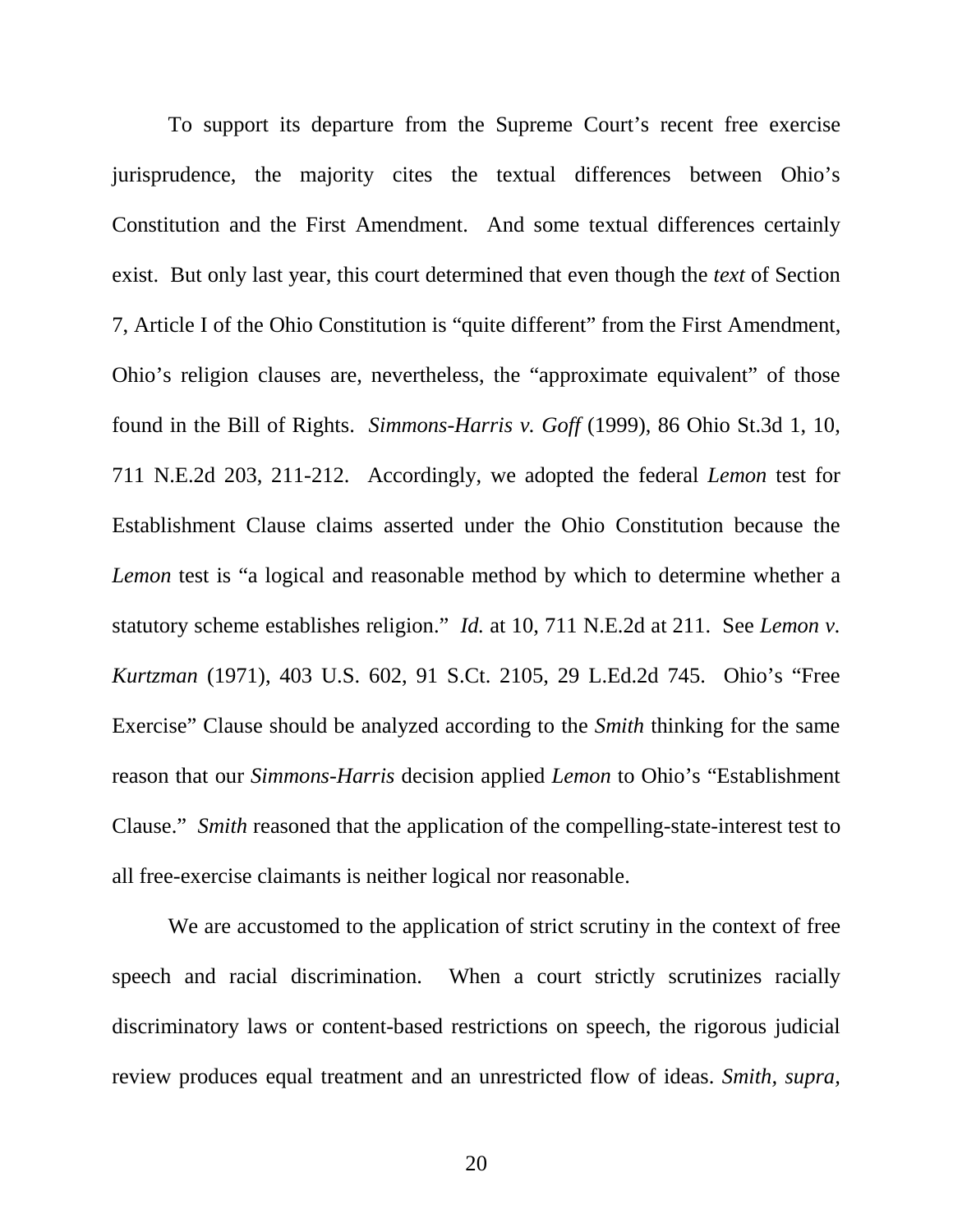494 U.S. at 885-886, 110 S.Ct. at 1604, 108 L.Ed.2d at 890. As Justice Scalia noted for the majority, both of these results are "constitutional norms." *Id.* On the other hand, "what [strict scrutiny] would produce here—a private right to ignore generally applicable laws—is a constitutional anomaly." *Id*. at 886, 110 S.Ct. at 1604, 108 L.Ed.2d at 890.

*Smith* noted another anomaly in trying to review free-exercise claims under the compelling-state-interest standard. There are no legal standards by which judges can consider, understand, weigh, and/or measure the particular religious beliefs of each plaintiff. "What principle of law or logic can be brought to bear to contradict a believer's assertion that a particular act is 'central' to his personal faith? \* \* \* Repeatedly and in many different contexts, we have warned that courts must not presume to determine the place of a particular belief in a religion or the plausibility of a religious claim." *Smith, supra,* 494 U.S. at 887, 110 S.Ct. at 1604, 108 L.Ed.2d at 891. Yet the majority here says that a judge must "first *look at the beliefs of the person* affected by the state action, and *how those beliefs are affected* by the state action. \* \* \* [T]he plaintiff must *show that his religious beliefs are truly held* and that the governmental enactment *has a coercive effect against him in the practice of his religion*." (Emphasis added.)

*Smith* also warned that the application of the compelling-state-interest standard to free-exercise claimants could impair the state's ability to enforce what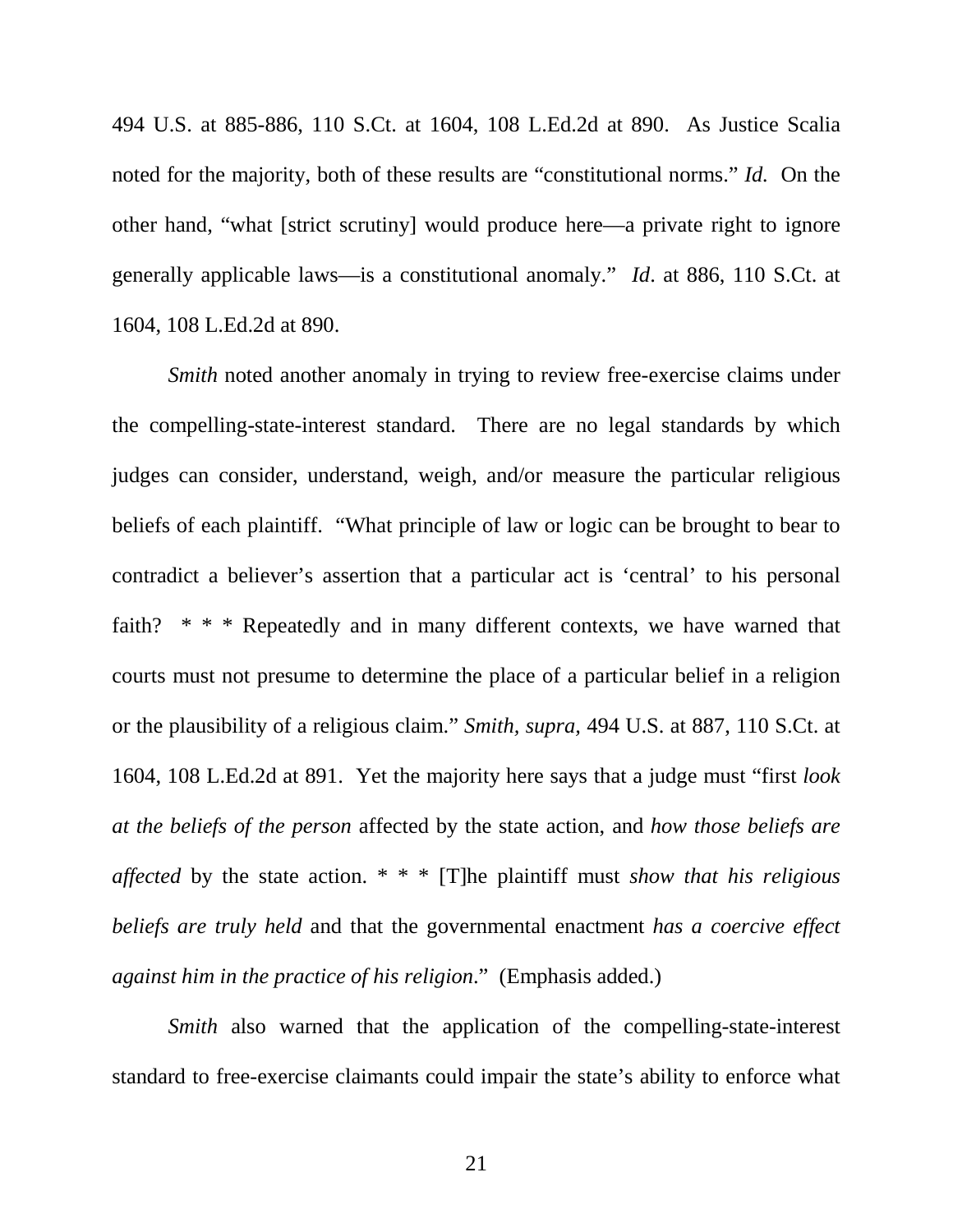the citizens intend to be universally applicable rules. As the *Smith* court reasoned, "The government's ability to enforce generally applicable prohibitions of socially harmful conduct \* \* \* 'cannot depend on measuring the effects of a governmental action on a religious objector's spiritual development.' " *Smith, supra,* 494 U.S. at 885, 110 S.Ct. at 1603, 108 L.Ed.2d at 889-890, quoting *Lyng v. Northwest Indian Cemetery Protective Assn.* (1988), 485 U.S. 439, 451, 108 S.Ct. 1319, 1326, 99 L.Ed.2d 534, 548. "Any society adopting such a system would be courting anarchy, but that danger increases in direct proportion to the society's diversity of religious beliefs, and its determination to coerce or suppress none of them." *Smith, supra,* 494 U.S. at 888, 110 S.Ct. at 1605, 108 L.Ed.2d at 892.

 Of course, the majority's approach accords with our country's tradition of religious freedom. The compelling-state-interest standard shields individuals who suffer from those forms of discrimination that inevitably result from the application of general laws to the diverse members of our increasingly multicultural society. See *id.*, 494 U.S. at 903, 110 S.Ct. at 1613, 108 L.Ed.2d at 902 (O'Connor, J., concurring in judgment). But when we weigh the potential benefits of reviewing free-exercise claims under the compelling-state-interest standard against the shortcomings of such an approach, *Smith*'s analysis seems more judicious. The *Smith* court simply determined that strict scrutiny should be the exception, not the rule—an approach entirely consistent with the limited application of the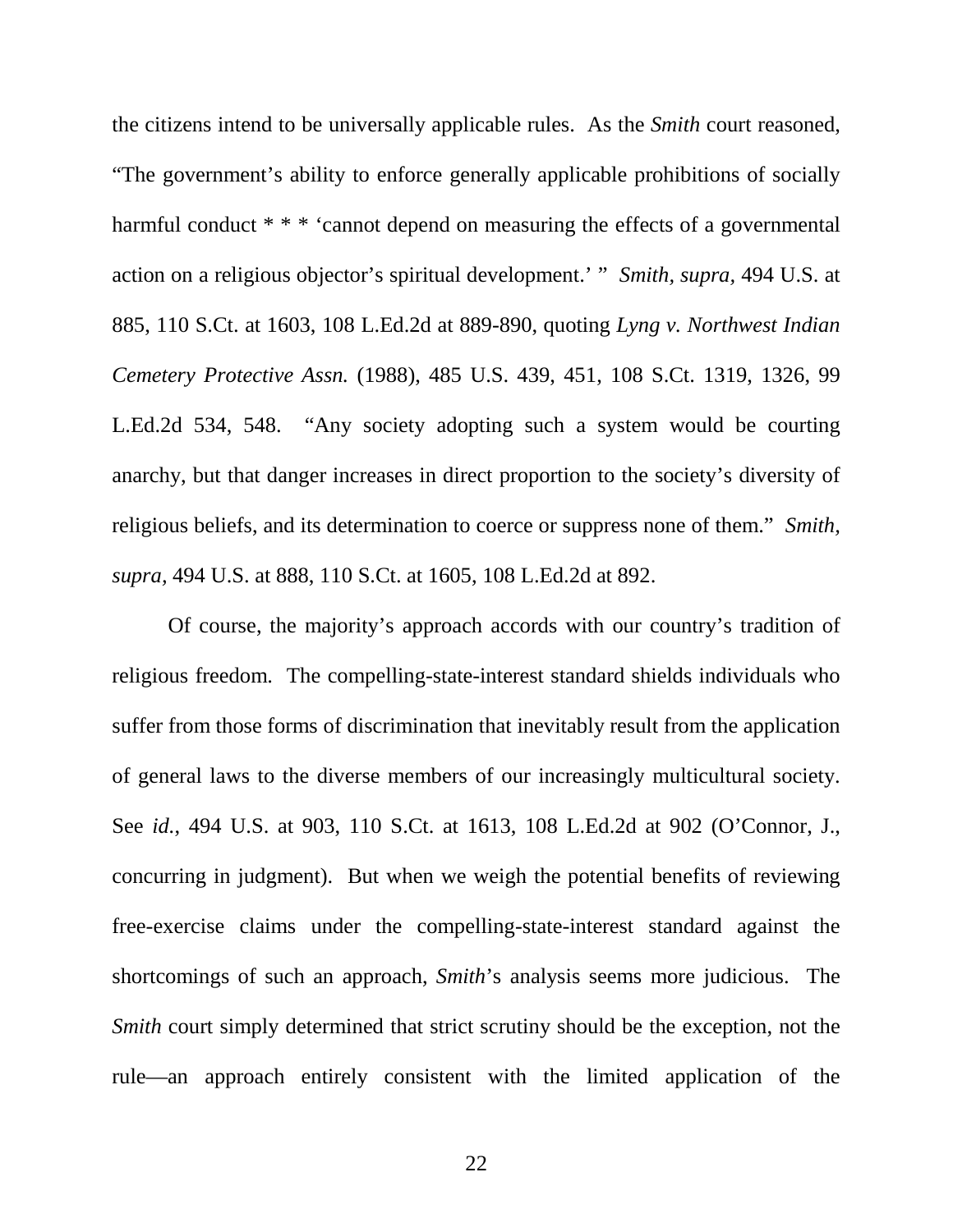compelling-state-interest standard in other legal contexts. *City of Boerne v. Flores* (1997), 521 U.S. 507, 514, 117 S.Ct. 2157, 2161, 138 L.Ed.2d 624, 635.

 Finally, nothing in *Smith*—if we had adopted its reasoning today—would have prevented Ohio citizens from seeking specific religious accommodations in the General Assembly. Even *Smith*'s staunchest critics concede that legislatures in this country have a long history of granting religious exemptions to otherwise generally applicable laws. See *City of Boerne v. Flores, supra,* 521 U.S. at 558- 559, 117 S.Ct. at 2182-2183, 138 L.Ed.2d at 662-663 (O'Connor, J., dissenting, discusses the practice of pre-Constitutional legislatures excusing pacifists such as Quakers and Mennonites from military service). A system that encourages citizens to pursue legislative accommodations to otherwise generally applicable laws intrudes less on the legislative sphere than the rigorous judicial scrutiny of facially neutral laws that today's decision will surely increase.

## **Conclusion**

 In *Smith*, the Supreme Court conceded that its refusal to apply strict scrutiny could, at times, disadvantage religious minorities whose belief systems are inadvertently offended by generally applicable laws. *Smith, supra*, 494 U.S. at 890, 110 S.Ct. at 1606, 108 L.Ed.2d at 893. But the *Smith* court preferred a deferential approach to "a system in which each conscience is a law unto itself or in which judges weigh the social importance of all laws against the centrality of all